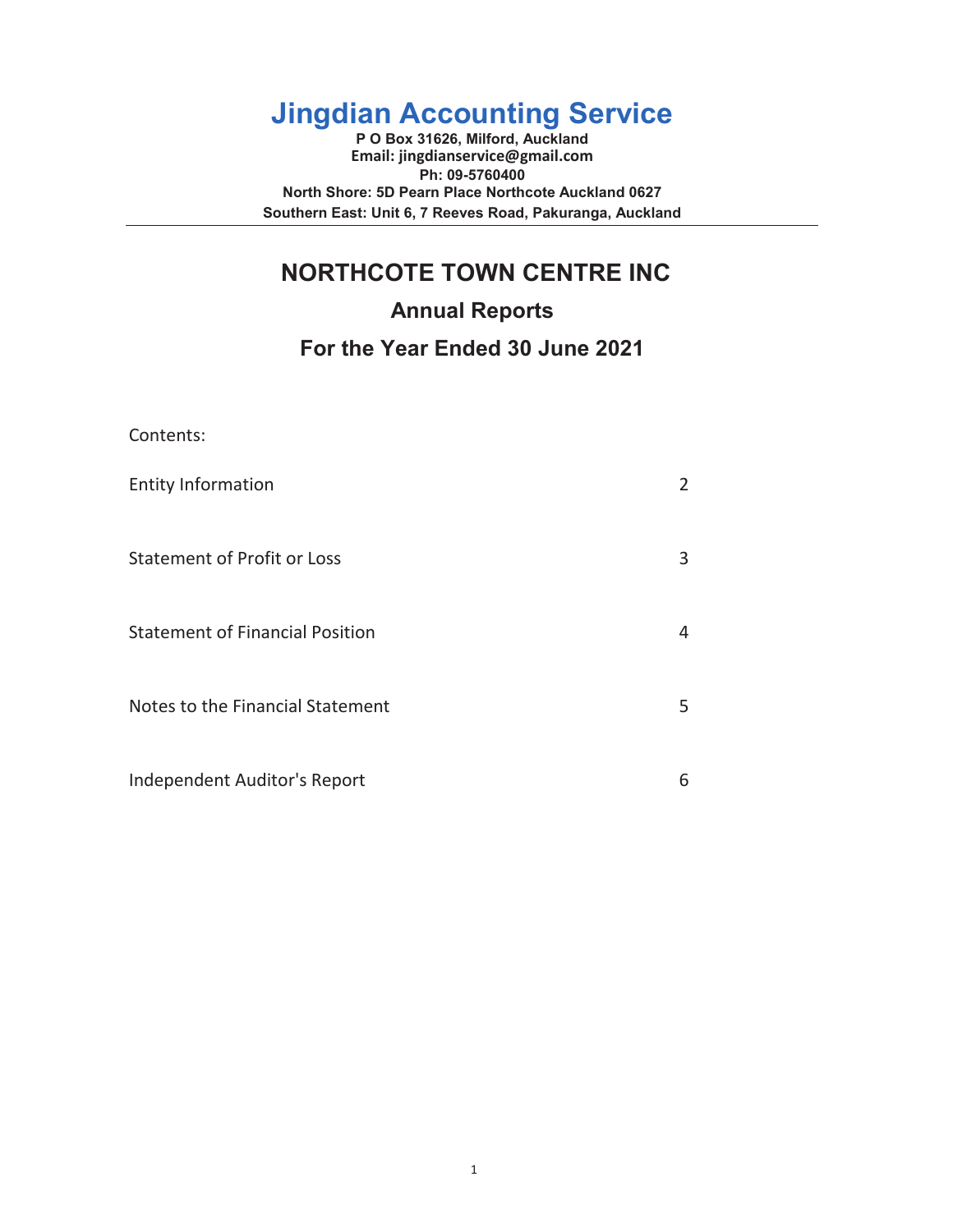# **NORTHCOTE TOWN CENTRE INC**

**Entity Information For the Year Ended 30 Jun 2021**

**Legal Name of Entity** Northcote Town Centre Incorporated

**Type of Entity** Incorporated Society

**Registration Number** 628308

#### **Entity Purpose or Mission**

Northcote Town Centre Inc receives funds, by way of grants, from Auckland Council. Northcote Town Centre Inc is tasked with providing Promotional Events that will attract customers to the Town Centre and communicating to the public in general through a website. Northcote Town Centre also provides ongoing Security Services to the Northcote Town Centre to ensure a safe environment for the public while within the Town Centre.

#### **Entity Structure**

Northcote Town Centre Inc is administered by a committee, the committee is headed by Co chairman Mr. Anthony Yee and Mr. Raymond Tang, there are no paid staff, full time or part time. There is no reliance on volunteers or donations. All required resources for promotional and security services are sourced from third parties.

#### **Main Source of the Entity's Cash and Resources**

Northcote Town Centre main source of funding is from Auckland Council Grants. There is also bank interest received from unspent grant funds that are held in bank accounts.

#### **Entity's Reliance on Volunteers and Donated Goods or Services**

Northcote Town Centre does not rely on volunteers and donated goods and services.

**Physical Address** Harris and Cameron Unichem Pharmacy, 1-5 Pearn Place, Northcote

**Postal Address** PO Box 36364, Northcote, Auckland

**Phone/Fax** 09 4449691

**Email/Website** www.northcotetowncentre.co.nz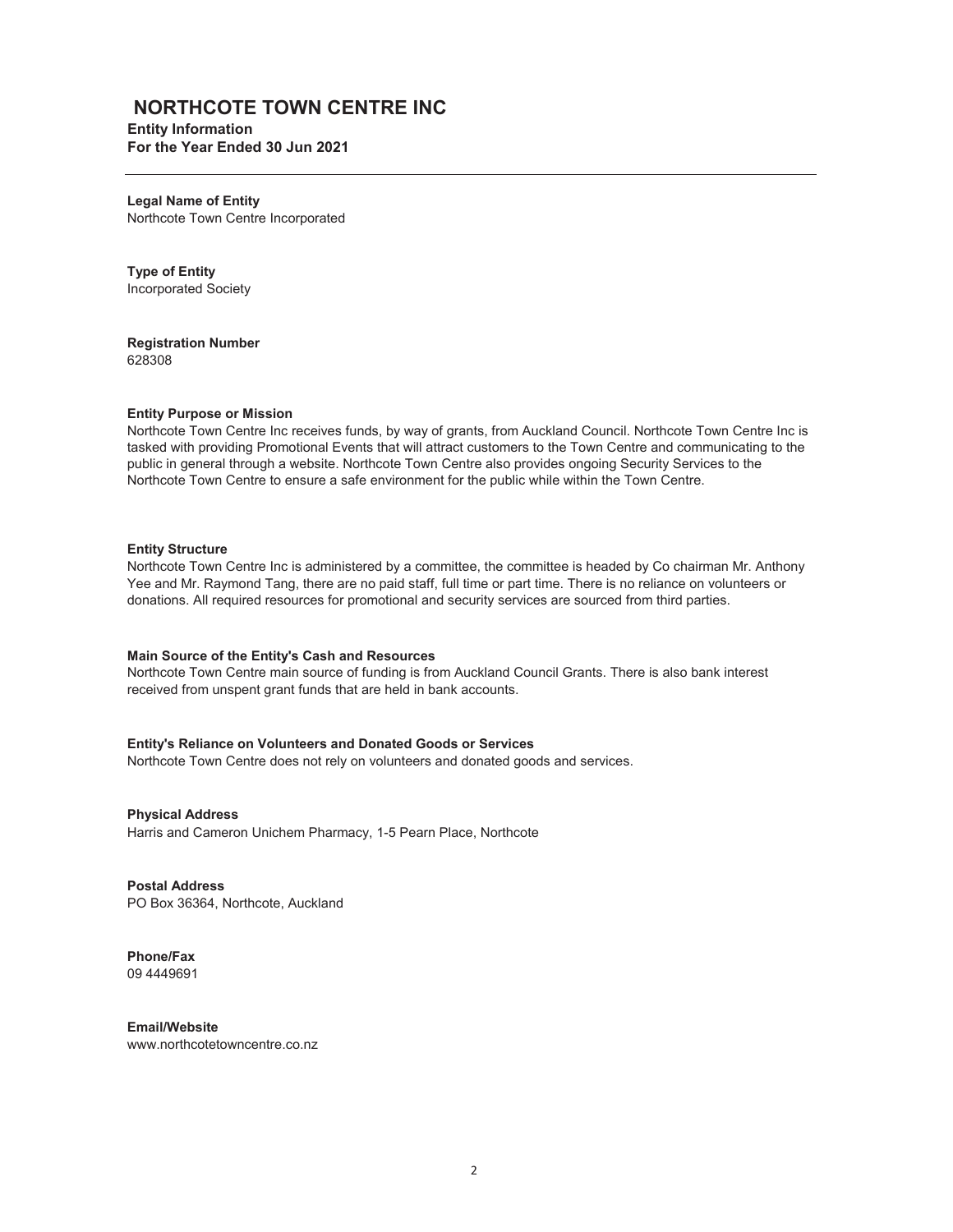# **NORTHCOTE TOWN CENTRE INC Income Statement - Manager Reports For the Year Ended 30th June 2021**

| IRD:062-464-542                   | <b>June 2021</b> | <b>June 2020</b> |
|-----------------------------------|------------------|------------------|
| <b>Operating Receipts</b>         | \$               | \$               |
| <b>Auckland Council BID Grant</b> | 120,000          | 120,000          |
| Chinese Korean New Year Grants    | 8,750            | 7,500            |
| Correct GST in prior year         |                  | 2,016            |
| Interest Income                   | 26               | 28               |
| Panuku Receipt                    | 4,600            | 8,050            |
| <b>Other Receipt</b>              |                  | 1,000            |
| <b>Total</b>                      | 133,376          | 138,594          |
| <b>Operating Payment</b>          |                  |                  |
| Accountant/ Auditing Fee          | 2,015            | 1,740            |
| Advertising                       |                  | 6,494            |
| <b>Bank Fee</b>                   | 218              | 140              |
| <b>BID Management</b>             | 39,996           | 39,996           |
| <b>Cleaning Fee</b>               | 6,481            | 5,006            |
| <b>COVID Business Support</b>     | 880              |                  |
| Event, Promotion and Publicity    | 38,782           | 18,657           |
| Insurance                         | 528              |                  |
| <b>Lighting Project</b>           |                  | 4,981            |
| <b>Marketing Fee</b>              |                  | 1,300            |
| <b>Matrix Security</b>            | 36,527           | 34,009           |
| Networking and Membership         | 3,583            | 4,335            |
| Northcote Directory               | 6,326            |                  |
| Office Expense                    |                  | 516              |
| Printing & Stationery             | 229              | 3,483            |
| <b>Promotional Giveaways</b>      |                  | 6,995            |
| Town Centre Maintenance/CCTV      | 2,310            |                  |
| <b>Town Centre Performance</b>    | 1,700            |                  |
| <b>Waste Disposal</b>             |                  | 639              |
| <b>Website Cost</b>               | 3,641            | 489              |
| <b>Total Expenses</b>             | 143,216          | 128,779          |
| SURPLUS/(DEFICIT) FOR THE YEAR    | (9, 840)         | 9,815            |

These financial statements have been audited, and should be read in conjunction with the accompanying notes of the Financial statements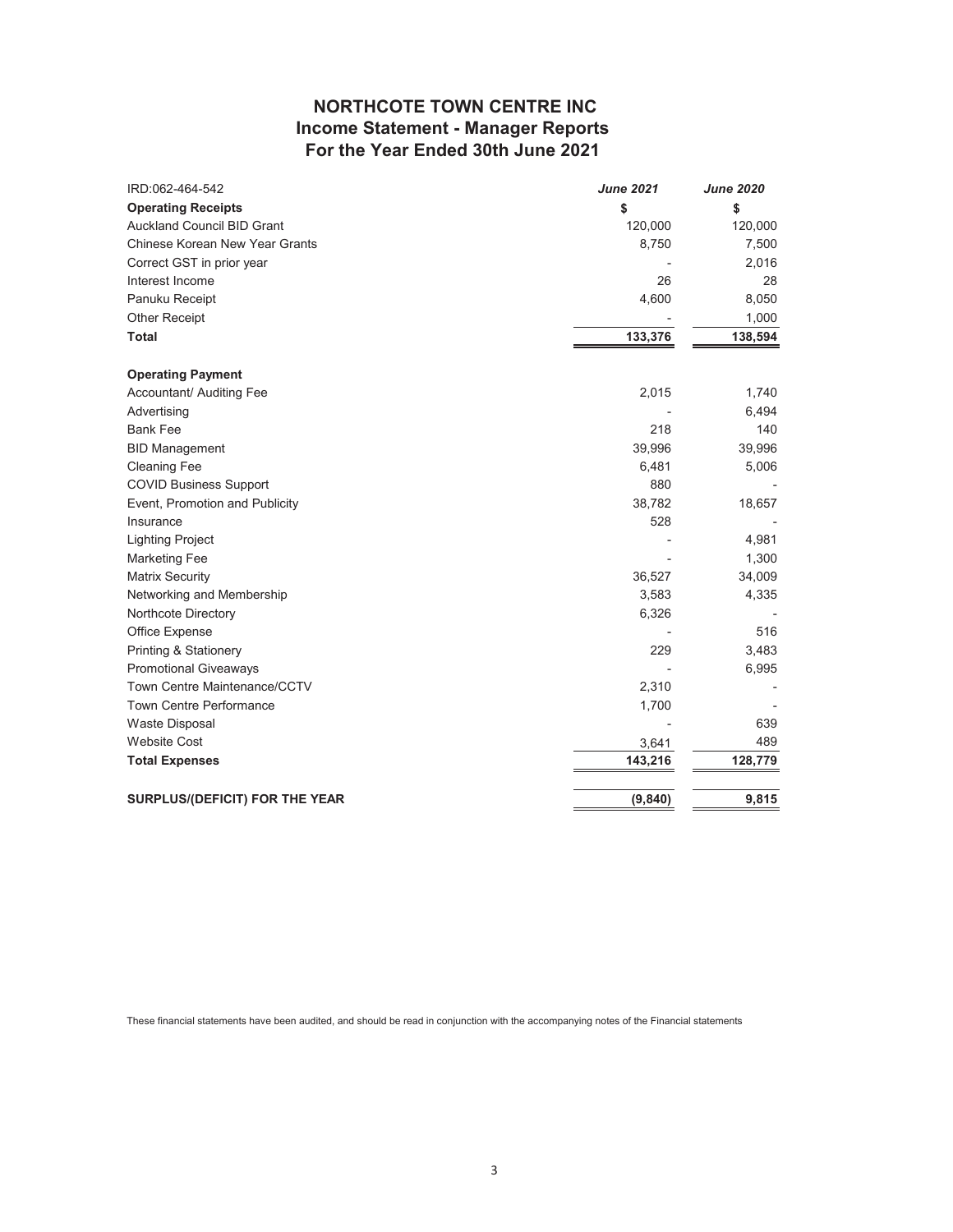# NORTHCOTE TOWN CENTRE INC **Balance Sheet - Management Reports** As at 30th June 2021

|                                  | June 2021 | <b>June 2020</b> |
|----------------------------------|-----------|------------------|
| <b>Current Assets</b>            | s         | S                |
| <b>ANZ Bank Cheque Account</b>   | 65,299    | 74,786           |
| <b>GST Refund due</b>            | 5,877     | 4,980            |
| <b>Total Current Assets</b>      | 71,176    | 79,766           |
| <b>TOTAL ASSET</b>               | 71,176    | 79,766           |
| <b>Current Liabilities</b>       |           |                  |
| Accounts Payable                 |           |                  |
| Grants In Advance                | 31,250    | 30,000           |
| <b>Total Current Liabilities</b> | 31,250    | 30,000           |
| <b>TOTAL LIABILITIES</b>         | 31,250    | 30,000           |
| <b>NET ASSETS</b>                | 39,926    | 49,766           |
| Represented by:                  |           |                  |
| Equity                           |           |                  |
| Retained Earnings/ (Loss)        | (9,840)   | 9,815            |
| Earnings Carried Forward         | 49.766    | 39,951           |
| <b>TOTAL EQUITY</b>              | 39,926    | 49,766           |

 $\mathcal{A}^{\mathcal{Y}^{\text{max}}}_{\mathcal{Y}^{\text{max}}}$ 

 $T$  $\nu_L$ 

Co-Chair

8 November 2021 **DATE** 

These financial statements have been audited, and should be read in conjunction with the accompanying notes of the Financial statements

 $\sim$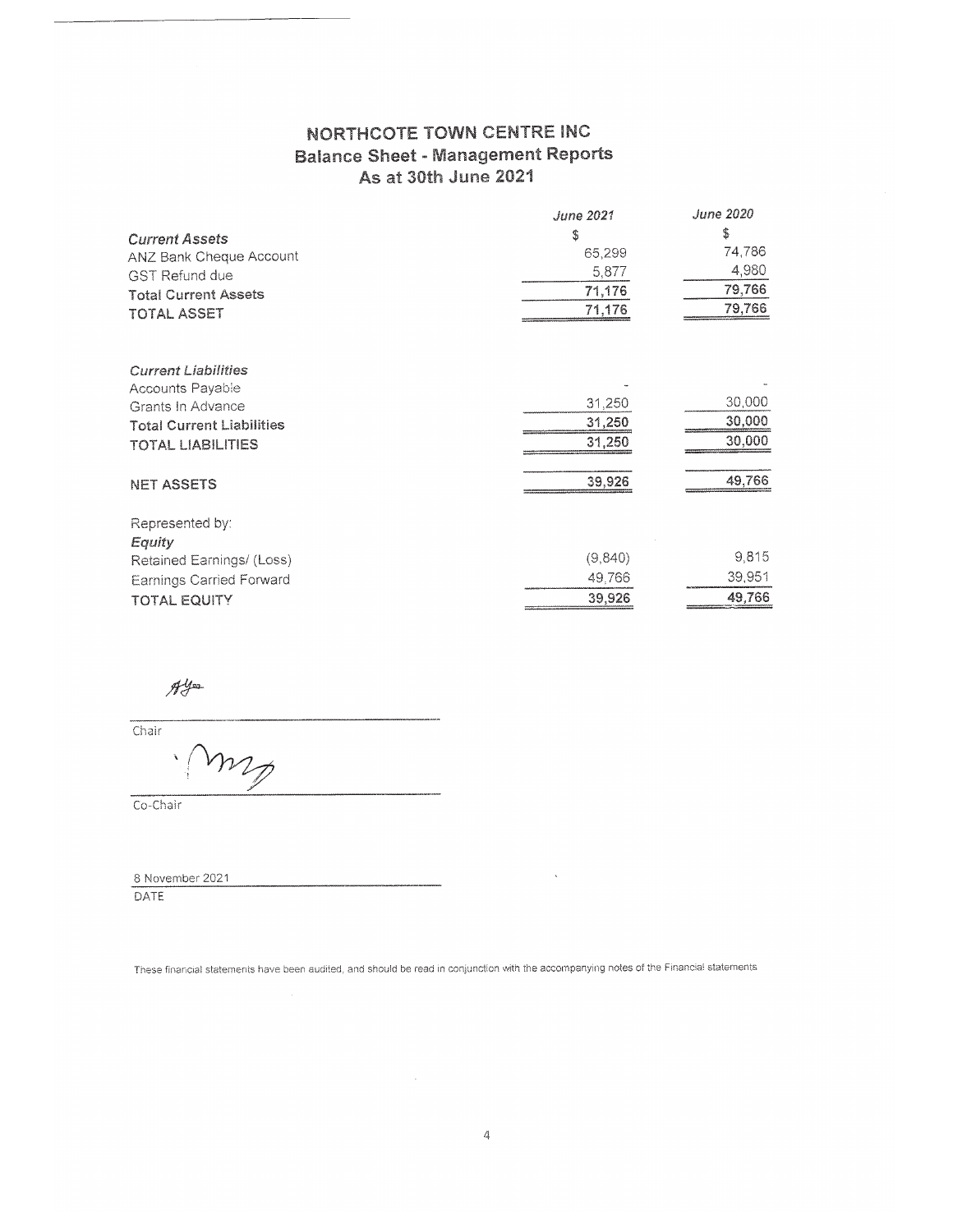### **NORTHCOTE TOWN CENTRE INC**

**Notes to the Financial Statement For the Year Ended 30 Jun 2021**

#### **1. STATEMENT OF ACCOUNTING POLICIES**

#### **Reporting Entity**

Northcote Town Centre is an incorporated society registered under the Incorporated Societies Act 1908. The society is not registered with the Charities Commission.

These special purpose financial statements have been prepared for providing information regarding income, expense, assets and liabilities during the year from 1 July 2020 to 30 June 2021. They have been prepared according to the stated accounting policies for the manager and stakeholders. They may not be suitable for any other purposes.

#### **Basis of Preparation**

Northcote Town Centre Inc is permitted to apply PBE SFR A (NFP) Public Benefit Entity Simple Format Reporting Accrual and has elected to do so for all disclosures except for the statement of service performance and the statement od cashflows. All transactions are reported in the Income Statement, Balance Sheet and related Notes to the Financial Statements on an accrual basis.

#### **Measurement Base**

The financial statements of Northcote Town Centre have been prepared on an historical cost basis, except as noted otherwise below.

The information is presented in New Zealand dollars.

#### **Specific Accounting policies**

In the preparation of these financial statements, the specific accounting policies are as follows:

#### **(a) Property, Plant & Equipment**

The entity has no classes of Property, Plant & Equipment during the year from 1 July 2020 to 30 June 2021.

#### **(b) Good & Services Tax**

These financial statements have been prepared on a GST exclusive basis with the exception of accounts receivable and accounts payable which are shown inclusive of GST. GST owning or GST due as at balance date are shown in the Statement of Balance Sheet.

#### **(c) Taxation**

Northcote Town Centre Inc is wholly exempt for New Zealand Income Tax under the Income Tax Act 2007.

#### **(d) Revenue**

Grants with a return condition requiring specified future conditions to be met are recognised as a liability upon receipt. These grants are recognised as income once the specified conditions are met.

Donations and other income are recognised once they are received or it is highly probabble they will be received.

#### **2. AUDIT**

These financial statements have been audited, refer 6 page for the Independent Auditor Report.

#### **3. CONTINGENT LIABILITIES**

Northcote Town Centre Inc has no contingent liabilities as at balance date.

#### **4. Going Concern**

These financial statements have been prepared on the basis that the society is a going concern.

The accompanying notes form part of these financial statements.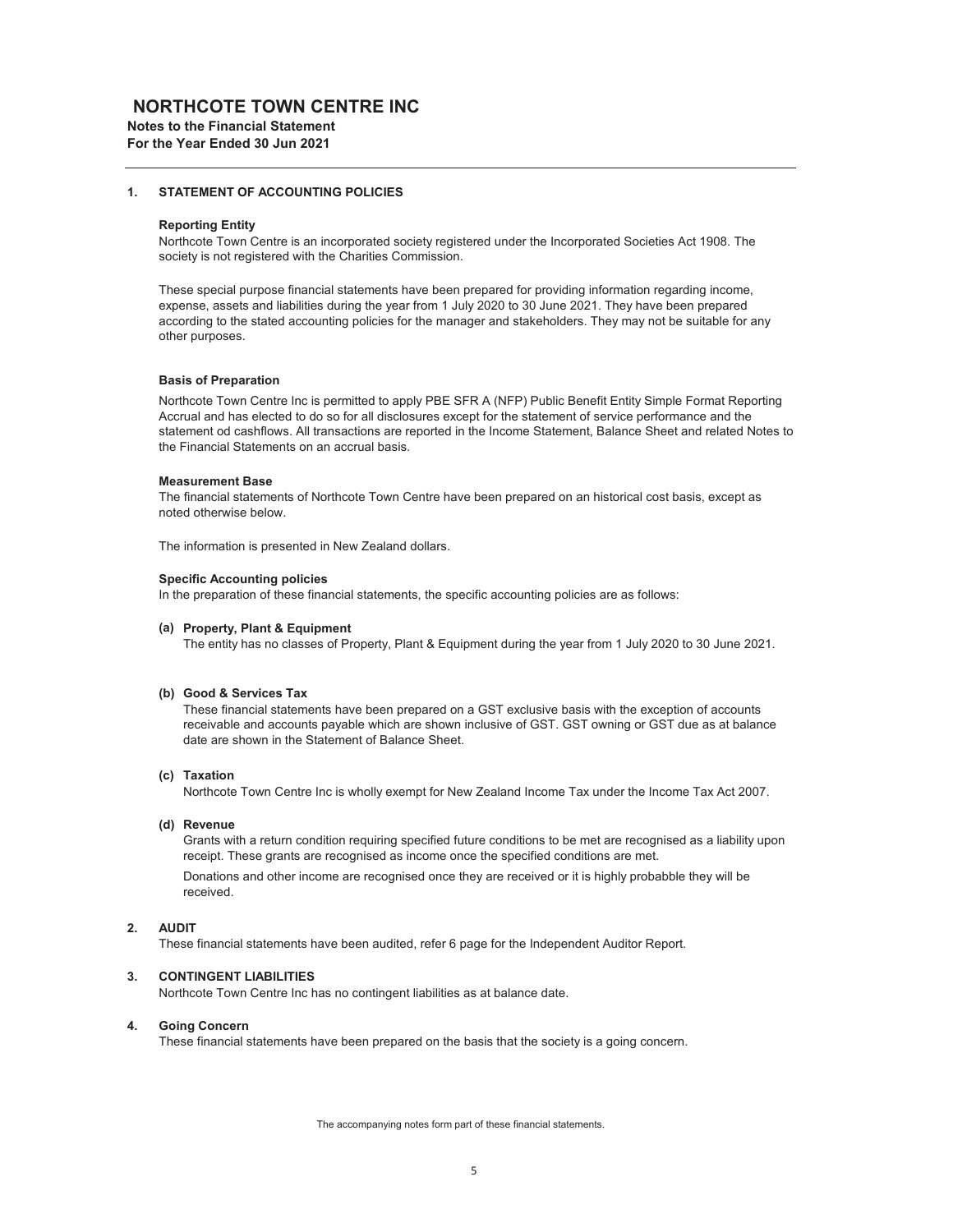# **U.B. William Buck**

# **Northcote Town Centre Incorporated**

**Independent auditor's report to the Members** 

# **Report on the Audit of the Financial Statements**

## **Opinion**

We have audited the financial statements of Northcote Town Centre Incorporated (the Society), which comprise the statement of financial position as at 30 June 2021, and the statement of financial performance for the year then ended, and notes to the financial statements, including a summary of significant accounting policies.

In our opinion, the accompanying financial statements of the Society are prepared, in all material respects, in accordance with the accounting policies outlined in Note 1 to the financial statements.

### **Basis for Opinion**

We conducted our audit in accordance with International Standards on Auditing (New Zealand) (ISAs (NZ)). Our responsibilities under those standards are further described in the Auditor's Responsibilities for the Audit of the Financial Statements section of our report. We are independent of the Society in accordance with Professional and Ethical Standard 1 *International Code of Ethics for Assurance Practitioners (including International Independence Standards) (New Zealand)* issued by the New Zealand Auditing and Assurance Standards Board and the International Ethics Standards Board for Accountants' *International Code of Ethics for Professional Accountants (including International Independence Standards)* (IESBA Code), and we have fulfilled our other ethical responsibilities in accordance with these requirements and the IESBA Code. We believe that the audit evidence we have obtained is sufficient and appropriate to provide a basis for our opinion.

Other than in our capacity as auditor we have no relationship with, or interests in, the Society.

## **Emphasis of Matter – Basis of Accounting**

We draw attention to Note 1 to the financial statements, which describes the basis of accounting. The financial statements have been prepared to enable the Society to report to its members. Our opinion is not modified in respect of this matter.

#### **ACCOUNTANTS & ADVISORS**

Level 4, 21 Queen Street Auckland 1010, New Zealand PO Box 106 090 Auckland 1143, New Zealand Telephone: +64 9 366 5000 williambuck.com

William Buck Audit (NZ) Limited